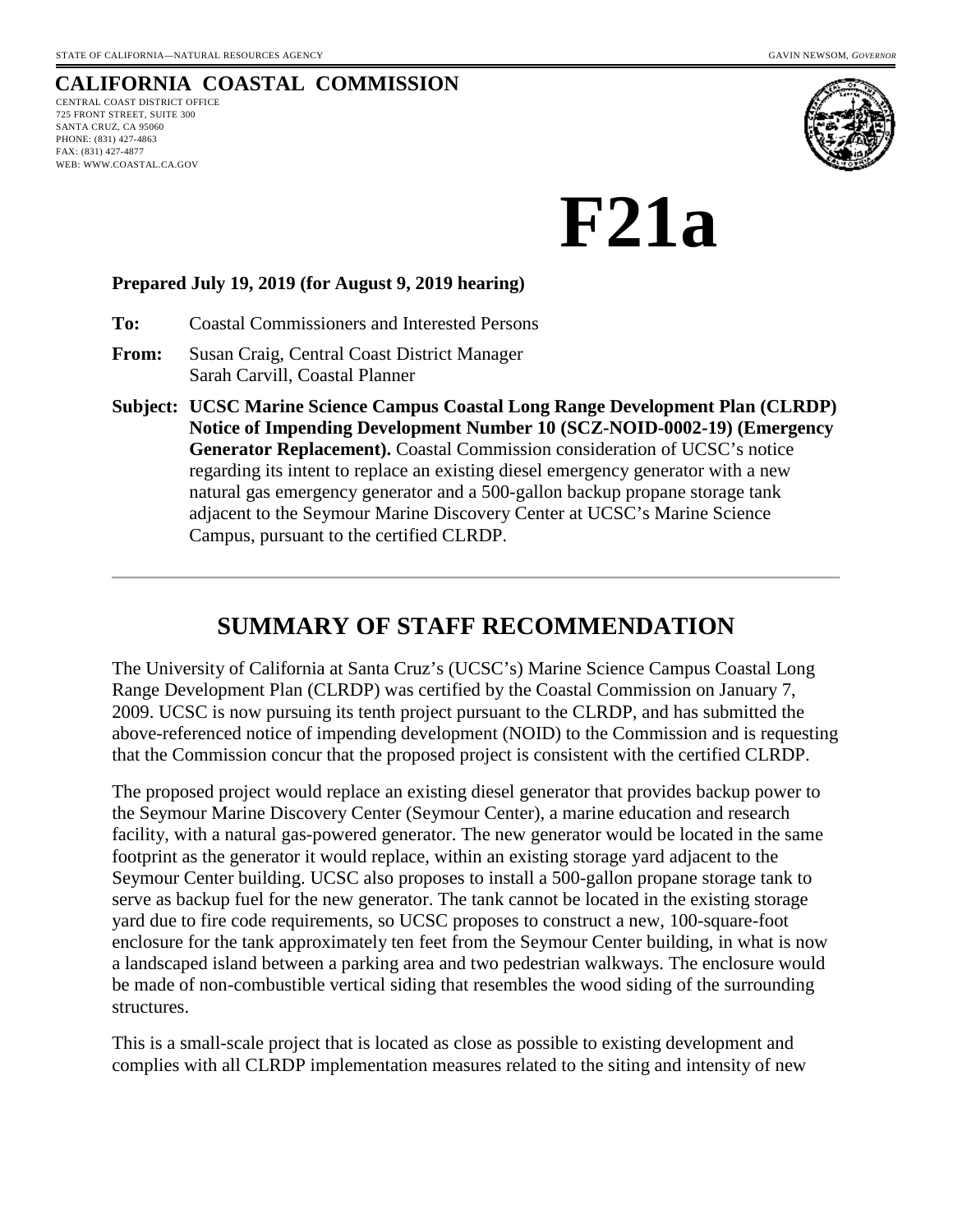development on the Marine Science Campus and the protection of environmentally sensitive habitat areas and visual and aesthetic resources. Staff recommends that the Commission determine that the project is consistent with the certified CLRDP. The necessary motion and resolution are found below.

**Staff Note - NOID Action Deadline:** This NOID was filed as complete on July 12, 2019 (see Pub. Res. Code Section 30606; CLRDP Section 8.2.2). The 30-working-day hearing deadline is August 23, 2019. Thus, unless UCSC extends the action deadline (as allowed by CLRDP Section 8.4.2), the Commission must take action on the NOID by the August 23, 2019 hearing or it will be deemed consistent with the CLRDP.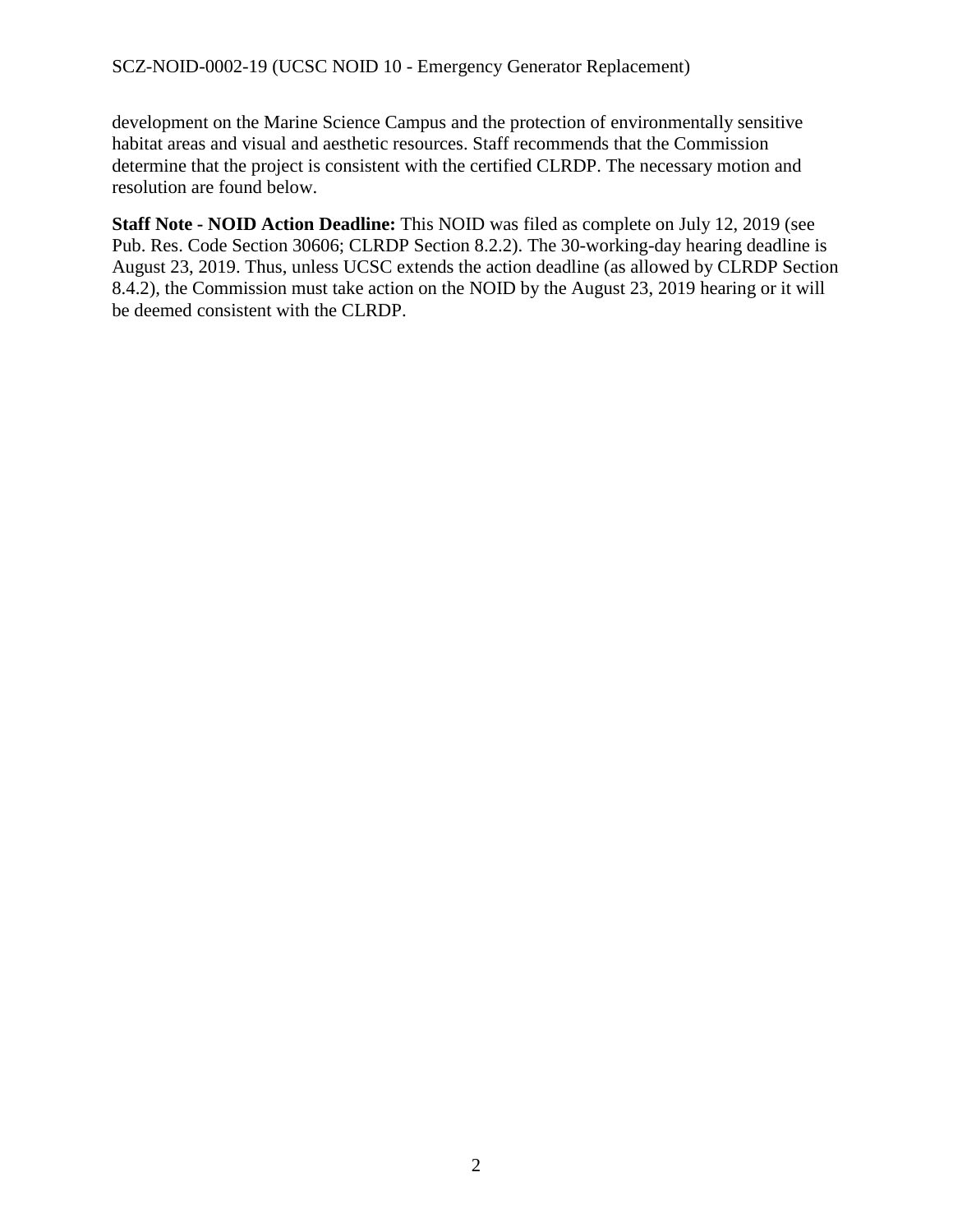# **TABLE OF CONTENTS**

## **APPENDICES**

Appendix A – Substantive File Documents Appendix B – Staff Contact with Agencies and Groups

## **[EXHIBITS](https://documents.coastal.ca.gov/reports/2019/8/f21a/f21a-8-2019-exhibits.pdf)**

Exhibit 1: Location Map Exhibit 2: Project Plans and Materials Exhibit 3: Site Photos Exhibit 4: Applicable CLRDP Figures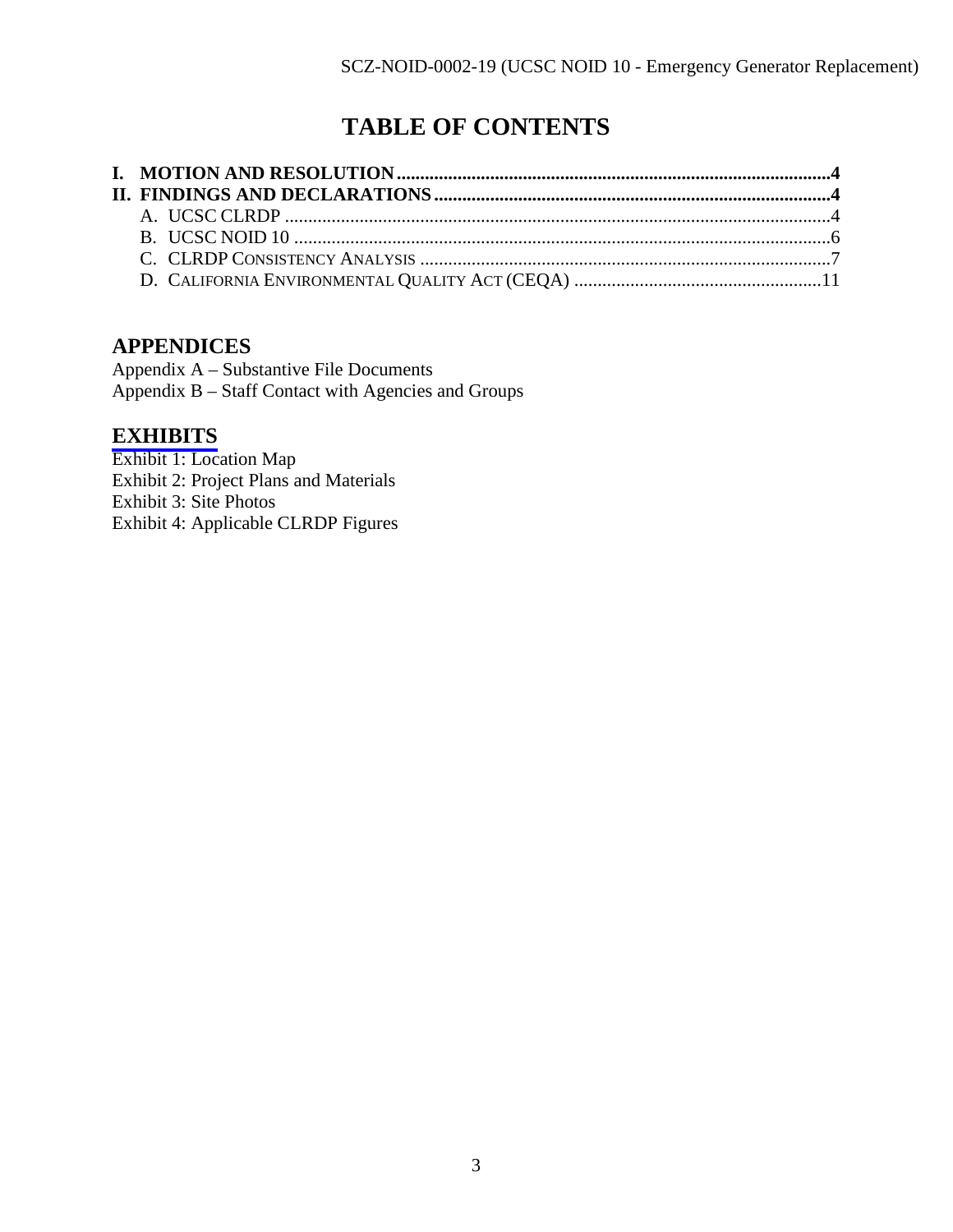## <span id="page-3-0"></span>**I. MOTION AND RESOLUTION**

Staff recommends a **YES** vote on the motion below. Passage of this motion will result in a determination that the development described in the UCSC NOID 10 is consistent with the certified UCSC CLRDP, and adoption of the following resolution and findings. The motion passes only by affirmative vote of a majority of the Commissioners present.

**Motion:** *I move that the Commission determine that the development described in UCSC Notice of Impending Development Number 10 (SCZ-NOID-0002-19) is consistent with the certified University of California at Santa Cruz Coastal Long Range Development Plan, and I recommend a yes vote.* 

**Resolution:** *The Commission hereby determines that the development described in UCSC Notice of Impending Development Number 10 (SCZ-NOID-0002-19) is consistent with the certified University of California at Santa Cruz Coastal Long Range Development Plan for the reasons discussed in the findings herein.* 

## <span id="page-3-1"></span>**II. FINDINGS AND DECLARATIONS**

## <span id="page-3-2"></span>**A. UCSC CLRDP**

#### **General CLRDP Background**

As an alternative to project-by-project coastal permit review, Coastal Act Section 30605 allows for universities to develop long range development plans for Coastal Commission certification. Once certified, each university is the primary entity responsible for ensuring that future development on the site is consistent with the certified long range development plan, subject to ongoing Commission oversight for any given proposed project. UCSC's Marine Science Campus CLRDP was certified by the Coastal Commission on January 7, 2009.

#### **UCSC's Marine Science Campus**

UCSC's Marine Science Campus (Campus) is located directly adjacent to the Monterey Bay National Marine Sanctuary (Sanctuary) just within the western border of the City of Santa Cruz in Santa Cruz County and seaward of Highway One. Thus the Campus site, which has been known locally for many years as Terrace Point, is situated at the edge of the City in an area of transition from urban uses (to the east) to the rural north coast of the unincorporated County (to the west) (see Exhibit [1](#page-3-3) for a location map).<sup>1</sup> The Santa Cruz County north coast area is well known to the Commission for its sweeping vistas of both coastal agricultural fields and natural landscapes framed by the undulating coastal range, and the Campus site is part of the beginning of this stretch of coast as one heads upcoast out of the City of Santa Cruz and, by extension, out of the urbanized portion of northern Monterey Bay.<sup>[2](#page-3-4)</sup>

<span id="page-3-3"></span> $\overline{a}$ <sup>1</sup> The main UCSC campus is located roughly two miles inland of the Campus in the rolling foothills northwest of downtown Santa Cruz.

<span id="page-3-4"></span> $2^2$  The City of Santa Cruz is located at the upcoast end of the larger urban portion of northern Monterey Bay that extends downcoast through unincorporated Live Oak, the City of Capitola, and the more urban portion of south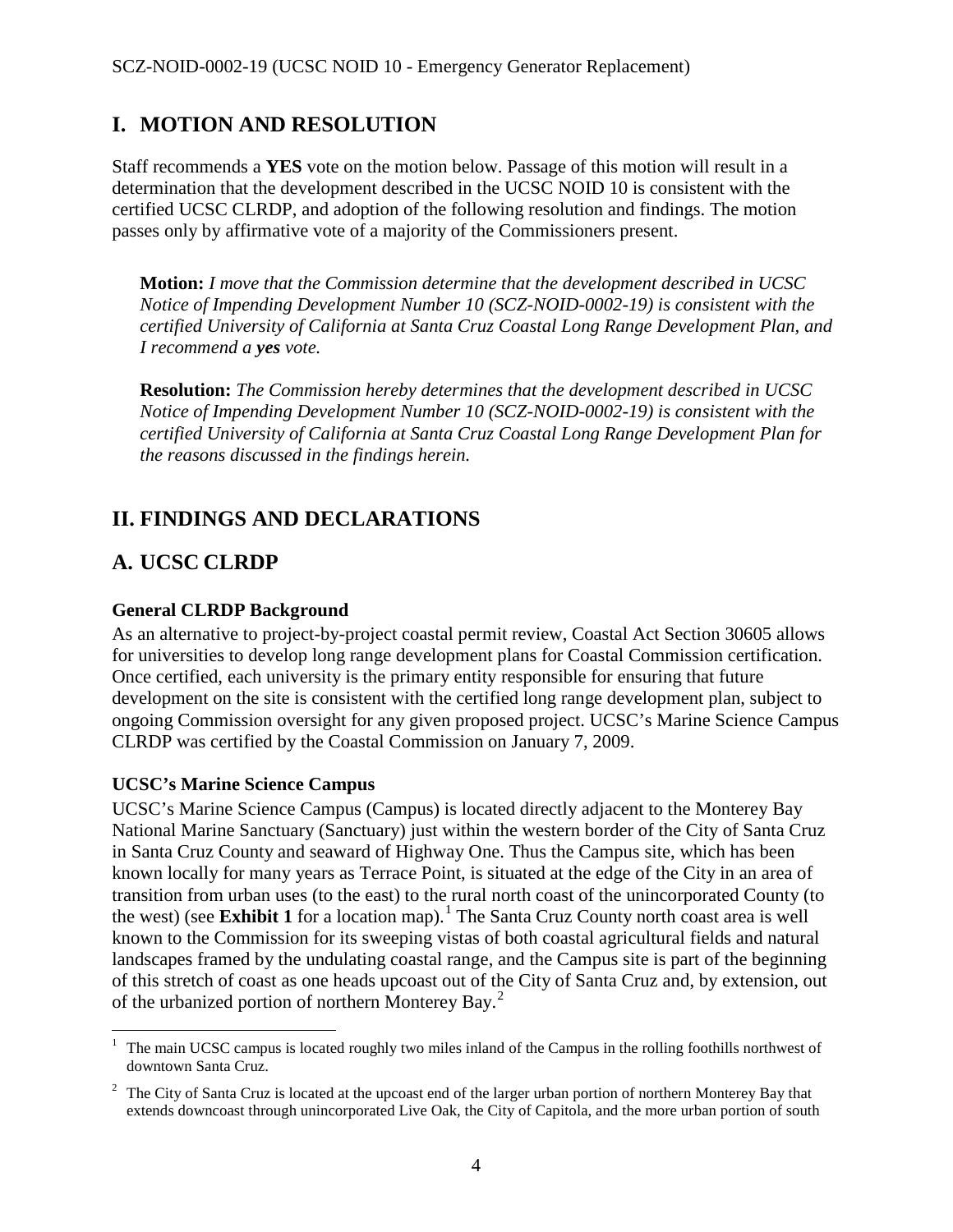The Campus site is primarily made up of a relatively flat terrace area (roughly 73 acres) sloping gently from north to south (to the ocean). The developable footprint of the Campus is on the middle and southern portions of this terrace feature. At this time, developed facilities on the terrace include UCSC's Coastal Biology Building, a California Department of Fish and Wildlife laboratory, and a 2.5-acre federal in-holding housing the NOAA Fisheries Southwest Fisheries Science Center, all located in the mid-terrace area and, at the southernmost end of the terrace, UCSC's Joseph M. Long Marine Laboratory, which includes UCSC's 20,000-square-foot marine science education center, the Seymour Marine Discovery Center (Seymour Center).

The remainder of the Campus site is occupied by a large arroyo feature (roughly 25 acres) on the west side of the terrace, at the base of which lies Younger Lagoon, an estuarine lagoon that connects (at times) to the ocean. A sandy beach area fronts Younger Lagoon below the terrace. The lagoon, the beach, the arroyo and a portion of the terrace<sup>[3](#page-4-0)</sup> make up Younger Lagoon Reserve. Altogether, the Campus (including the federal in-holding and the Younger Lagoon Reserve) is about 100 acres.

In the general Campus vicinity, agricultural land extends to the west along the coast beyond the Younger Lagoon Reserve and the western Campus boundary. To the north are the Union Pacific Railroad tracks, a private office/laboratory facility, and Highway One. To the south lies the Sanctuary and the Pacific Ocean, and to the east is Antonelli Pond (north of Delaware Avenue) and the densely packed De Anza Mobile Home Park (south of Delaware Avenue) beyond which is Natural Bridges State Park and past that West Cliff Drive in the City of Santa Cruz.

#### **UCSC'S Marine Science Campus CLRDP**

 $\overline{a}$ 

The CLRDP provides a blueprint for development of the Campus, including a maximum increase of about 600,000 square feet of new facilities relative to what had already been built at the site at the time of CLRDP certification. This construction is mostly restricted to four distinct development zones occupying about one-third of the terrace area. The CLRDP provides for roughly 340,000 gross square feet of potential new facilities within the four development zones in new one- and two-story buildings up to 36 feet tall, with the remainder of developable facility area within outdoor research and support areas. The CLRDP also accounts for additional areas of roads, and some natural drainage ponds, outside of the four development nodes. Overall, and at full buildout, the CLRDP allows for the Campus to grow by about three times its size at the time of certification. Much of that allowed development, including but not limited to the 40,000 square-foot Coastal Biology Building, 7,500 square feet of greenhouse space, two parking areas, and road, storage, and utility infrastructure, was approved under NOID 6 and has already been constructed.

Santa Cruz County (i.e., the Aptos-Rio del Mar-Seascape areas). Though defined by city limit boundaries, these more urban areas all blend somewhat together as a larger urban "zone."

<span id="page-4-0"></span><sup>3</sup> As required by the CLRDP, the terrace areas located outside of the allowed development footprint on the Marine Science Campus were added to Younger Lagoon Reserve in 2009. Thus, when added to the original 25-acre Reserve area, Younger Lagoon Reserve now occupies 72 acres of the Marine Science Campus.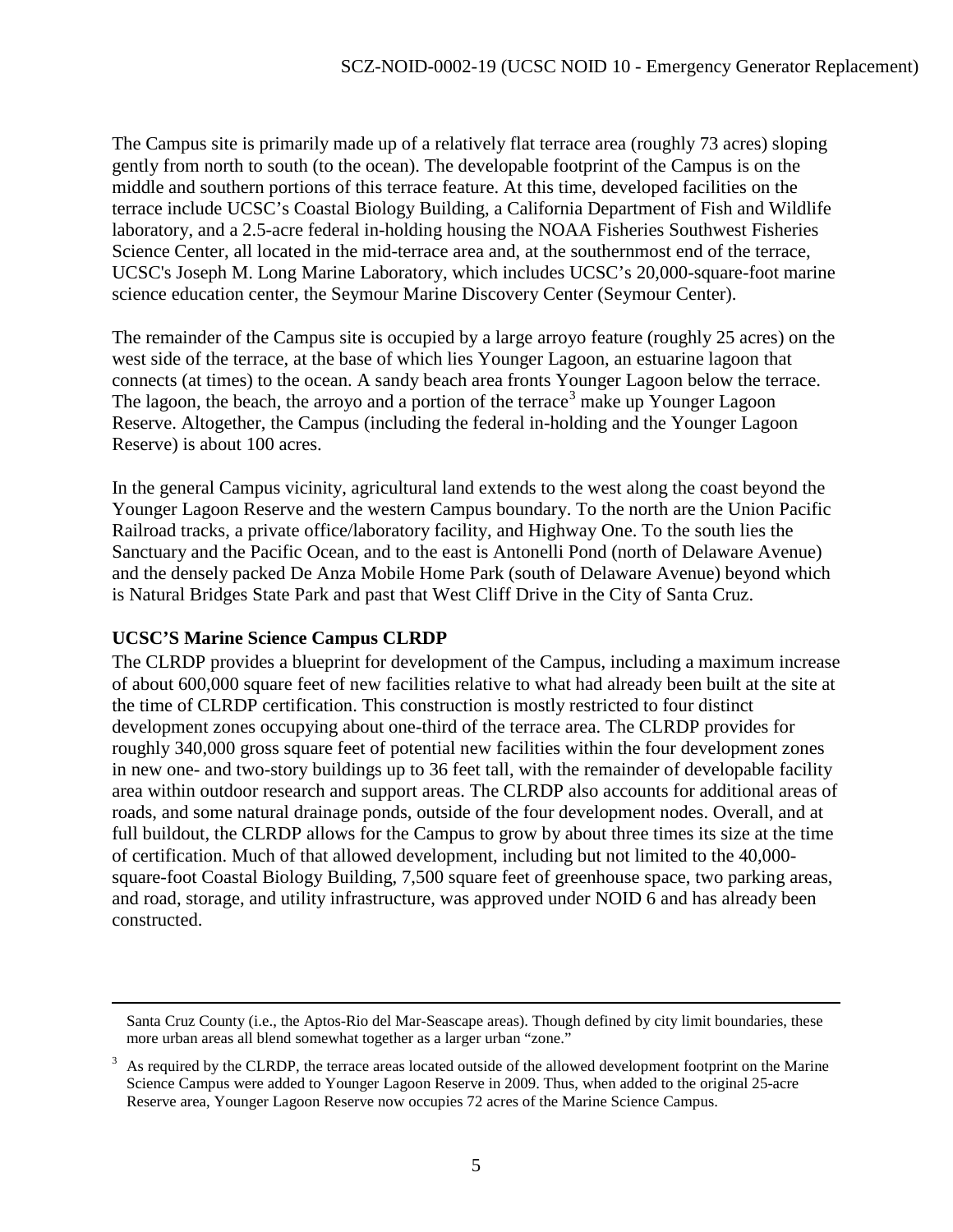In addition to the building program, the CLRDP also provides for an expanded public access trail system and natural habitat restoration in those wetland and open space areas on the terrace (roughly 47 acres) that were added to Younger Lagoon Reserve per the CLRDP.

## <span id="page-5-0"></span>**B. UCSC NOID 10**

#### **Notices of Impending Development**

Under a certified CLRDP, University development of specific projects contained in the CLRDP can proceed without a coastal permit, provided the University sends a Notice of Impending Development (or a "NOID") to the Commission prior to undertaking development, and the Commission determines that the identified development project is consistent with the CLRDP (as submitted or with conditions to make it so) within 30 days of NOID submission. If the Commission does not act within 30 days of NOID submission, the development is deemed consistent with the CLRDP.<sup>[4](#page-5-1)</sup> Pursuant to Coastal Act Sections 30605 and 30607, the Commission may impose conditions on such development project proposals only to ensure that the proposed development is consistent with the certified CLRDP.

#### **NOID 10 – Emergency Generator Replacement**

The Seymour Center building's electrical system is currently backed up by a diesel emergency generator, which is located within an outdoor storage yard that shares its eastern wall with the Seymour Center. The storage yard is bordered on the west by a row of service parking stalls that extends south of the Seymour Center's building footprint. UCSC is proposing to replace this existing generator with a natural gas emergency generator that can also use propane as a backup fuel. The new 125kw generator would be equivalent in size and form to the existing diesel generator, and would be installed in the location of the existing generator's footprint and connected to an existing natural gas service line located within the storage yard. However, there is not enough space within the existing storage yard to accommodate the new propane tank and also meet fire code requirements relating to the placement of liquefied petroleum gas containers.<sup>[5](#page-5-2)</sup> Thus, UCSC also proposes to construct a new, approximately 100-square-foot fenced enclosure for the propane tank located approximately 20 feet south of the storage yard, in what is currently a landscaped island between the aforementioned parking strip and two existing pedestrian walkways (see **Exhibit 2** for project plans and **Exhibit 3** for site photos).

<span id="page-5-1"></span> $\overline{a}$ 4 Coastal Act Section 30606 requires that the University provide notice of an impending development at least 30 working days prior to pursuing it. 14 CCR Section 13549 provides that a NOID is only filed following Executive Director review of the NOID and any supporting materials to ensure there is sufficient information for making the consistency determination. The filing review must be completed within ten [see 14 CCR § 13549(b)] days after receiving the NOID submittal. 14 CCR Section 13548 requires that the Commission take action on the notice within 30 working days of filing of the NOID. In sum, if the Commission does not take action within 30 working days of filing of the NOID, the identified development project is deemed consistent and can proceed. In the case of the UCSC CLRDP, the action deadline may be extended by UCSC for up to three months per CLRDP Policy 8.4.2.

<span id="page-5-2"></span><sup>5</sup> Specifically, the 2016 edition of the California Fire Code Section 6104.3 (which the City of Santa Cruz adopted in Municipal Code Section 19.05.010 in 2016) requires that a 500-gallon above-ground container be placed a minimum of ten feet from a building or structure. A similar requirement precludes placement of such containers within ten feet of a transformer, which is also relevant in this case because there is a PG&E transformer in the existing storage yard.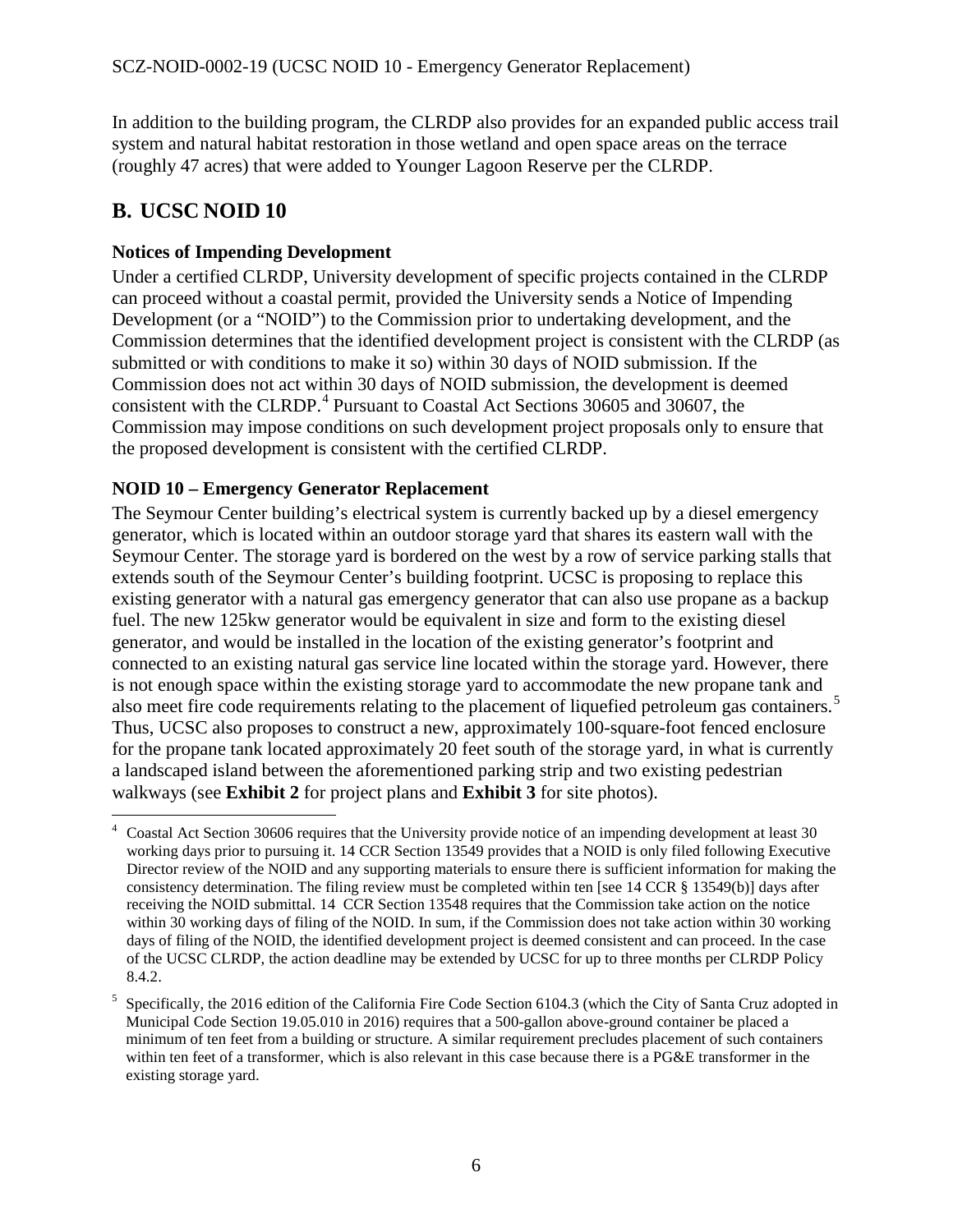The project would also include construction of new, corrosion-resistant propane and electric lines between the propane tank and the emergency generator. These would be placed below grade in the location of an existing sidewalk. The propane tank itself would be installed on a concrete slab and screened by a retaining wall and fence (including an access gate at grade). The enclosure would be six feet high, per fire code requirements. Bollards will be installed facing the existing UCSC service parking spaces. The fenced portion of the enclosure will be constructed with materials that conform to the aesthetic of the existing outdoor storage yard and Seymour Center building (i.e., non-combustible vertical siding). Non-combustible materials are also required by the fire code for the propane tank enclosure.

The emergency generator replacement itself is exempt from the NOID development review procedures under CLRDP Section 8.3(A), which incorporates by reference the Commission's 1978 exclusions of certain utility hookup and maintenance activities from permit requirements. Replacement of gas storage facilities is included in the list of excluded activities. However, installation of the new propane storage tank within a new fenced enclosure meets the definition of a proposed development project in the CLRDP and is therefore the focus of these findings.

## <span id="page-6-0"></span>**C. CLRDP CONSISTENCY ANALYSIS**

#### **Applicable CLRDP Provisions**

With very limited exceptions (discussed further below), the CLRDP does not explicitly anticipate or provide specific guidelines for the construction of small new structures that are ancillary to existing buildings, such as the new propane tank and fenced enclosure that is the subject of this NOID. Rather, the CLRDP includes multiple provisions that apply to virtually all development on the Campus and collectively set the parameters for small projects such as this, including, but not limited to, policies that restrict development to specific, pre-defined areas (both in absolute terms and based on development type); impose protective setbacks from environmentally sensitive habitat areas (ESHA), coastal bluffs, and agricultural lands; and ensure that new development does not block public views and harmonizes with the aesthetic of the campus.

#### **Quantity and Location of Campus Development**

#### *Relevant Policies, Implementation Measures, and Figures*

CLRDP Figures 5.1, 5.2, 5.3, and 5.4 (see **Exhibit 4**) show the kinds, locations, and maximum size and intensity of development allowed under the CLRDP (provided that such development is otherwise consistent with applicable CLRDP policies and implementation measures). Figure 5.1 shows the maximum area of new construction allowed under the CLRDP for each type of development anticipated for the site. Figure 5.2 is a map of the Campus that shows which areas are reserved for research and education uses as opposed to other, non-development uses (e.g., open space, resource protection, buffers). Figure 5.3 describes the types of development that are allowed in each of four development zones, including the Lower, Middle, and Upper Terrace and Campus Entrance areas. Figure 5.4 provides maximum building heights and building coverages for each of 16 development subareas.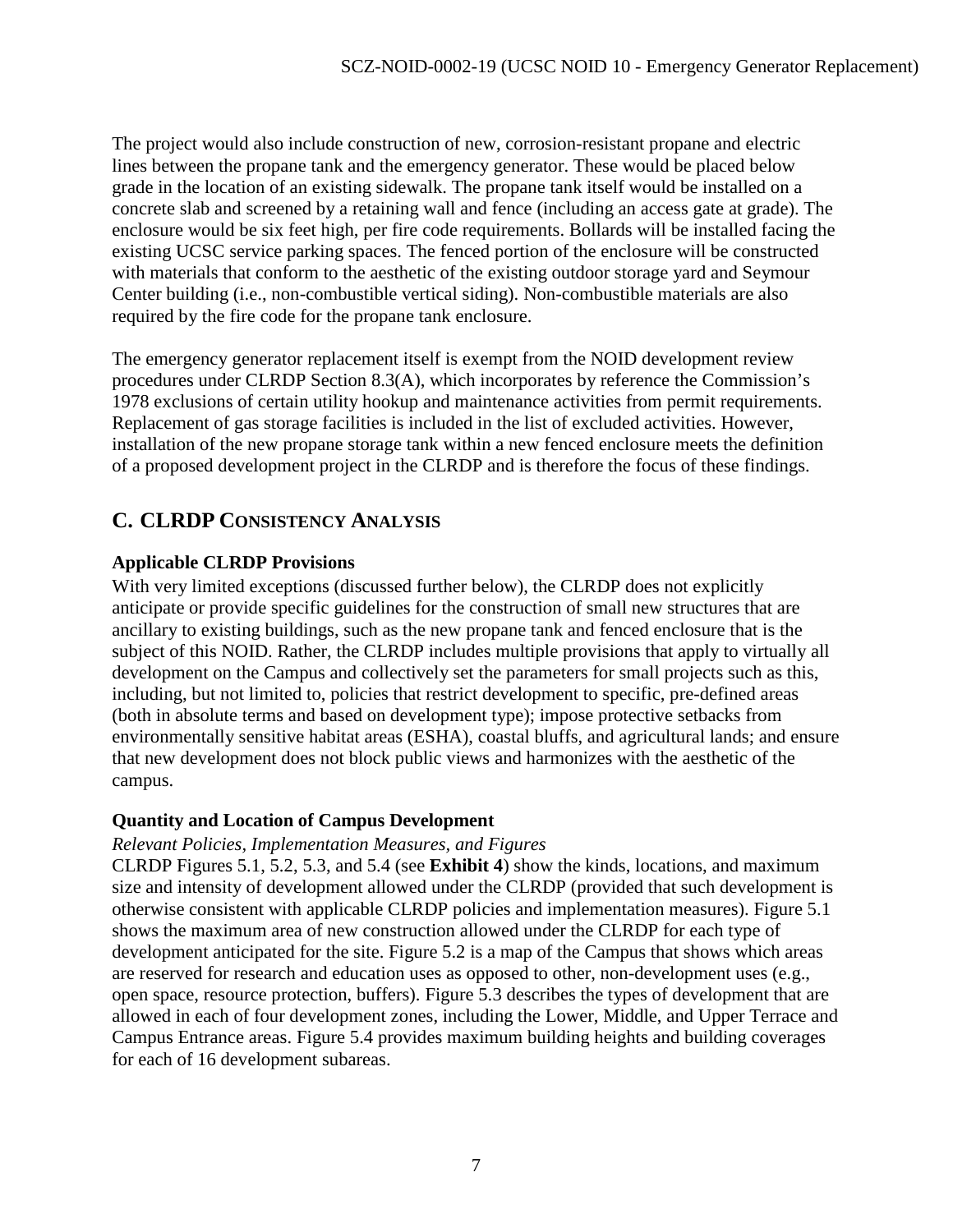Additionally, the following CLRDP Policies and Implementation Measures (IMs) constrain the siting, quantity, and type of development on Campus:

#### **IM 2.3.1 Cluster Development**

Except for allowed drainage facilities, development shall be clustered within, and open space shall be preserved outside of, areas designated for Research and Education Mixed Use including through such means as building clustering, building articulation and scale reduction at the boundary of development zones, rural/agricultural building design, limited lighting, and vegetative and other screening of development, as well as by use of agricultural setbacks, habitat buffers, natural habitats, view corridors, and open space areas. Among other things, this siting and design approach is intended to reinforce the sense of urban edge created by the canyon topography of the original Younger Lagoon Reserve, existing development, and the Santa Cruz city limit.

#### **IM 2.3.2 Impervious Coverage** (in relevant part)

At least 30 percent of land area within the Lower and Middle Terrace development zones shall be maintained in a pervious state and free of impervious surfaces...

#### **Policy 2.5 Ensuring Appropriate Land Uses on the Marine Science Campus**

All development and uses on the Marine Science Campus shall be limited to marine/coastal research and education, resource protection, and public access development and uses, including primarily coastal-dependent and coastal-related development and uses. All other development and uses on the Marine Science Campus shall be prohibited.

#### *Consistency Analysis*

The project is located within the Lower Terrace Development Zone's Subarea #15. The project is allowable in its proposed location because it would be sited within the Research and Education Mixed Use land use designation, and utilities that support existing coastal-dependent uses (such as the Seymour Center) are allowed within that designation (Figure 5.2). Additionally, new Equipment Storage and Maintenance Facilities are allowed within the Lower Terrace Development Zone if they are ancillary to other allowed uses (Figure 5.3). The proposed project is also within the original "limits of construction" for the Seymour Center (i.e., an area defined in the CLRDP within which the building itself and its ancillary facilities could be developed), and is significantly shorter, at six feet in height, than the maximum building height for Development Subarea #15 (24 feet). Also, the proposed project is classified in the CLRDP as an "Outdoor Open Laydown Yards," which are described in the CLRDP as outdoor facilities, either fenced or enclosed, that are required to serve the campus (including for utility purposes as well as service and storage of vehicles and equipment). Approximately 56,500 square feet of this type of development have been built on Campus and the addition of the 100 square foot project area would not exceed the maximum quantity of 70,000 square feet for Open Laydown Yards allowed in the CLRDP (Figure 5.1). Further, outdoor laydown and storage areas do not apply towards the maximum building coverage calculations. Therefore, the proposed project is consistent with all development parameters outlined in Figures 5.1-5.4.

With respect to clustering, the proposed propane tank enclosure would be located as close to the existing Seymour Center building (which extends south beyond the southern limit of the existing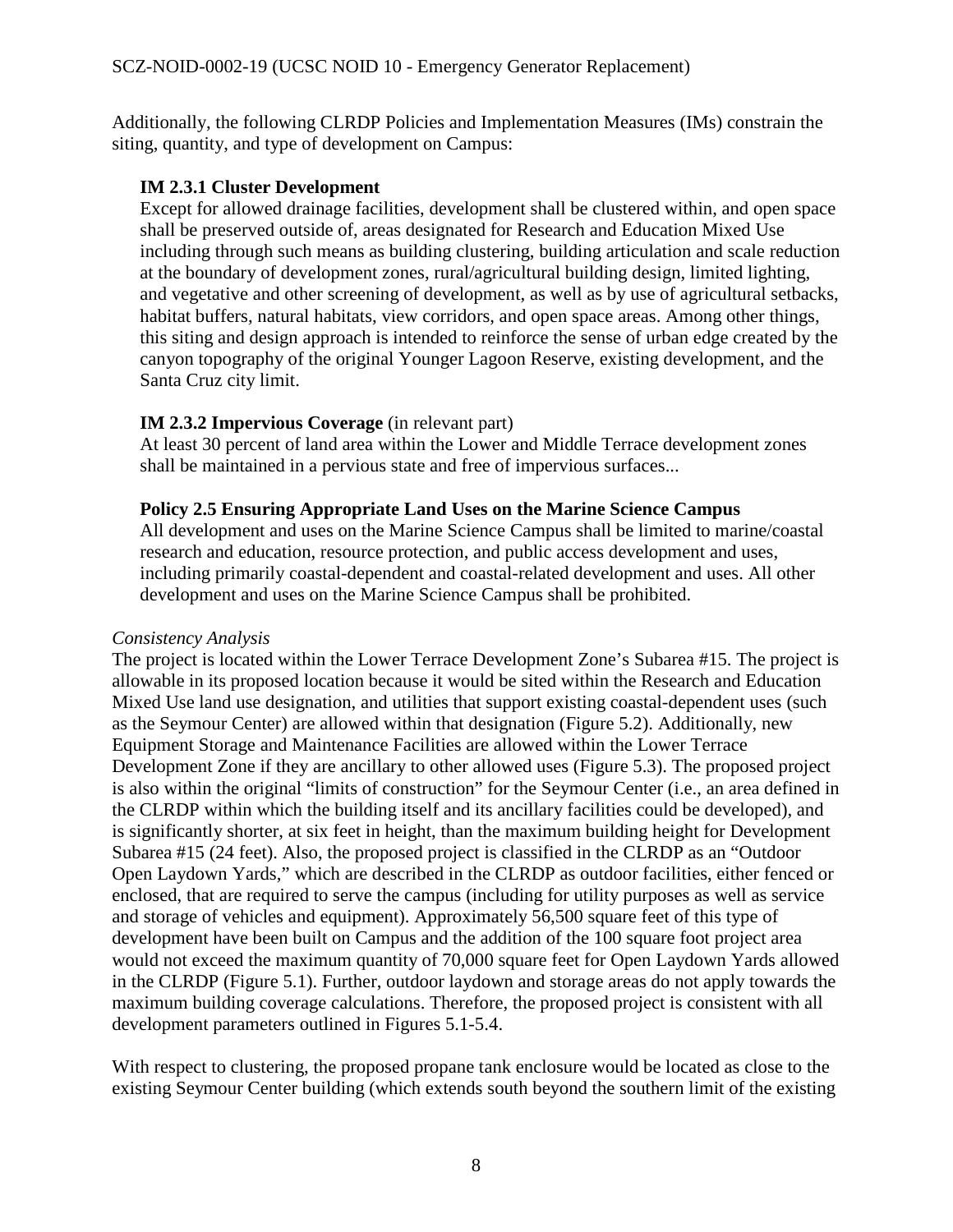storage yard) as the fire code would allow (i.e., ten feet). The project is thus consistent with IM 2.3.1. With respect to IM 2.3.2, UCSC estimates that the pervious area in the Lower and Middle Terrace areas is currently about 76%, which far exceeds the 30% requirement. The addition of 100 square feet of impervious area for the propane storage tank pad and enclosure would therefore not exceed the impervious limits set forth in IM 2.3.2.

The Seymour Center building supports coastal-dependent marine research and education, and the proposed project supports these uses by ensuring that backup power is available. The project can therefore be found consistent with CLRDP Policy 2.5 requiring limitation of development on the Campus to the designated specific uses.

#### **Sensitive Habitat and Biological Resources**

#### *Relevant Policies and Implementation Measures*

The Campus encompasses several environmentally sensitive habitat areas (EHSAs), including on terrace lands. Several CLRDP policies and implementation measures ensure that development of the Campus will be protective of these areas:

#### **Policy 3.4 Protection of Environmentally Sensitive Areas (ESHAs)**

Environmentally sensitive habitat areas (ESHAs) shall be protected against any significant disruption of habitat values, and only uses dependent on those resources shall be allowed within those areas. Development in areas adjacent to environmentally sensitive habitat areas shall be sited and designed to prevent impacts that would significantly degrade those areas, and shall be compatible with the continuance of those habitat areas. ESHAs have been designated as "Resource Protection" in this CLRDP, and the uses and development allowed in this designation are identified in Section 5.2.2. ESHAs shall be buffered from urban uses as shown in Figure 5.2 and described in Section 5.2.2 (Resource Protection Buffer subsection).

#### **IM 3.4.2 Noise Intrusion into Terrace ESHA**

Development shall be sited and designed so that noise sources are no closer than 100 feet from designated Resource Protection areas located in the terrace portion of the Marine Science Campus (other than development, such as paths, that may include minimal noise sources and that is planned and/or located within 100 feet of these areas and where measures are taken so that noise potentially audible from within these areas is limited to the maximum extent feasible). Use of Campus facilities shall occur in a manner that does not result in undue noise into designated terrace area Resource Protection areas. Noise shall be monitored periodically or upon complaint and appropriate noise attenuation measures shall be immediately implemented to lower any unacceptable noise generation.

#### **IM 3.4.3 Noise Intrusion into YLR (original YLR)**

YLR (original YLR) shall not be exposed to noise generated by human activity on the terrace portion of the Marine Science Campus in excess of 60 dBA CNEL, as measured at the boundary of the YLR (original YLR). For the purposes of this measure,"dBA CNEL" means a 24-hour energy equivalent level derived from a variety of single noise events, with weighting factors of 5 and 10 dBA applied to the evening (7pm to 10pm) and nighttime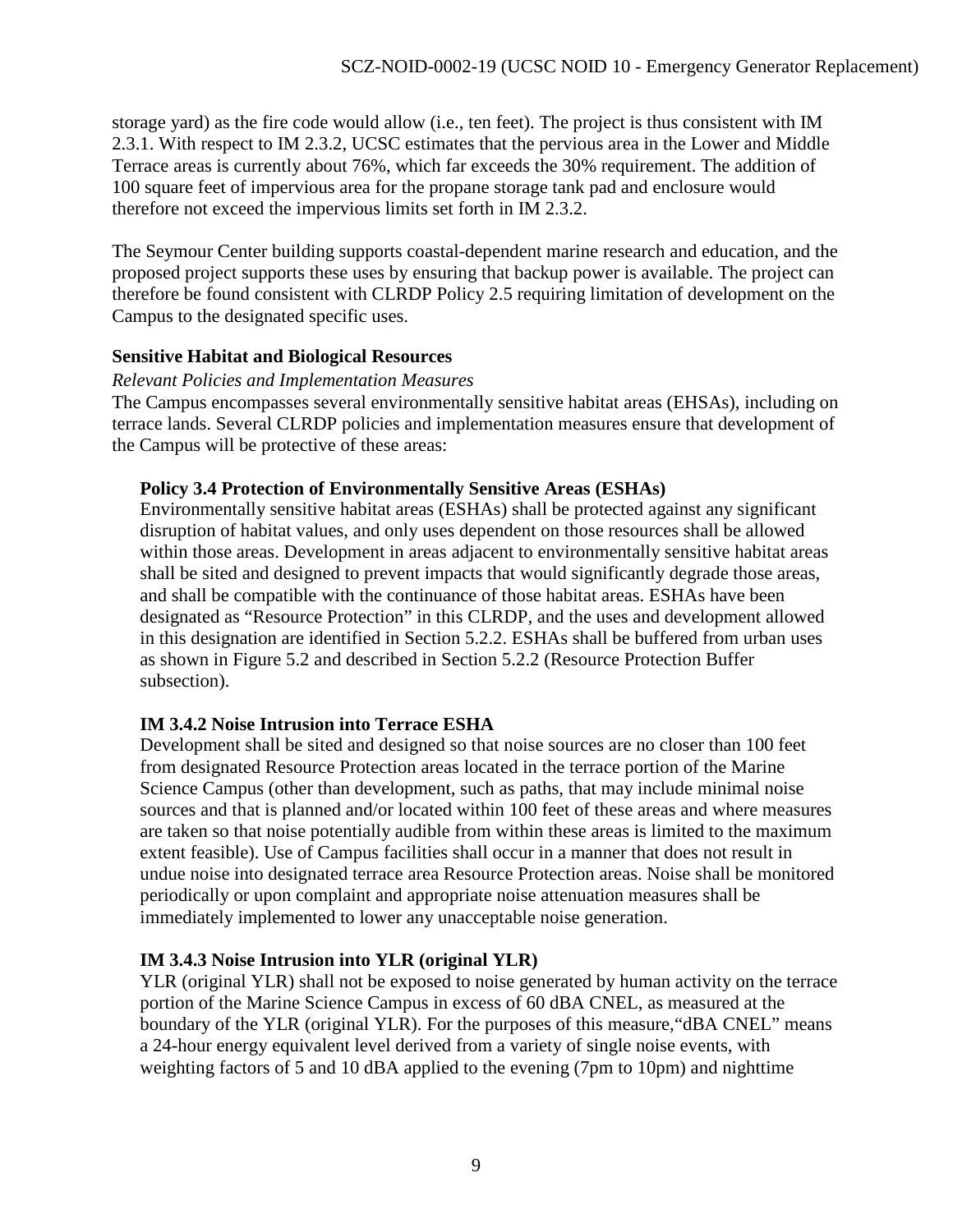(10pm to 7am) periods, respectively, to allow for the greater sensitivity to noise during these hours.

#### *Consistency Analysis*

The proposed project would be located within the Research and Education Mixed Use land use designation, and outside the Resource Protection Buffer and Resource Protection land use limits, as close to existing developed area as allowed by fire code, in what is now a landscaped strip between existing parking areas and pathways. Thus the project, in addition to being minor in scope, would be isolated from ESHA by virtue of its location and is consistent with the restrictions identified in Policy 3.4.

The replacement natural gas generator would have minimal noise impacts since it would only operate during emergency and periodic testing events. Additionally, it would generate less noise than the existing diesel generator, and would be equipped with a second stage muffler and second level sound attenuating enclosure to further limit operational noise.

#### **Scenic and Visual Resources**

#### *Relevant Figure and Implementation Measures*

CLRDP Figure 3.16 (**Exhibit 4**) shows the key constraints to Campus development, including view corridors that must be maintained. The CLRDP also includes policies and IMs that require that development be sited to protect public views, and be designed for visual compatibility with existing campus structures:

#### **IM 4.1.1 Location of Development**

The University shall cluster development on the Marine Science Campus as shown in Figures 5.2 and 5.4 so as to leave ample open space that protects identified public views, including identified public view corridors.

#### **Policy 4.2 Protection of Scenic Quality**

New development at the Marine Science Campus shall be sited and designed to be compatible with existing Campus development and surrounding areas.

#### **IM 4.2.1 Design Standards and Illustrative Campus Buildout Site Plan**

Decisions on siting, materials, height, clustering, and other aspects of project design shall be consistent with Chapter 5 and Chapter 6…

#### **IM 4.2.7 Construction Materials.**

Stained vertical wood siding, roughcast concrete, high-quality shingle roofing, and other materials with compatible appearances (e.g., stone, wood, cor-ten steel, etc.) shall be used for the exterior of all buildings and other structures to ensure design compatibility among all buildings on the Marine Science Campus.

Additionally, Chapter 6 of the CLRDP provides Design Guidelines for new development on the campus, including for fencing and barriers that are used to protect buildings and ancillary structures from unauthorized access: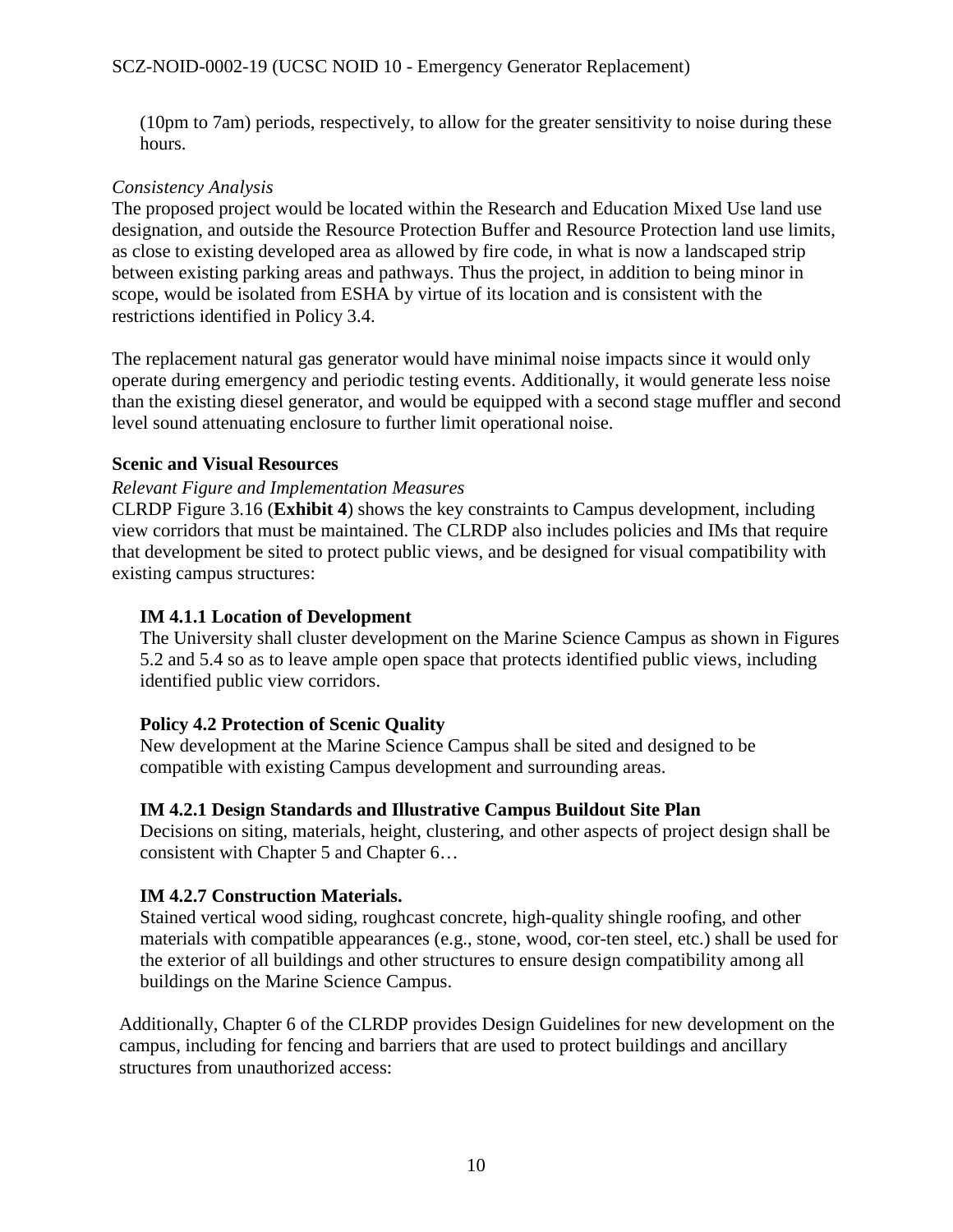#### **6.8 Fence/Barrier Design: Fencing/Barriers for Buildings, Research Areas, and Seawater System Intake, Filtration, and Storage**

The University may install fencing and/or barriers as part of a building or its directly associated research areas when necessary to protect these areas from significant damage due to unauthorized access.

- Any such fencing/barriers shall be fabricated of natural or natural looking materials, and shall blend seamlessly into the design of the building to which the fencing is associated. Materials such as stone, wood, and cor-ten steel that are compatible with the building design and site character and that have limited areas of contrasting materials and color may be appropriate.
- Fencing/barriers shall be integrated with architecture and other site features.
- Fencing/barrier siting and design shall be appropriate to its intended function, but in no case shall be taller than eight (8) feet in height above grade.

#### *Consistency Analysis*

Collectively, the above-cited policies, IMs, and guidelines require development to be sited in a manner that is sensitive to specifically-identified public view corridors and designed to maintain visual consistency with the existing aesthetic of the Campus. As discussed above, the proposed project would be located as close to the main Seymour Center building (for which it provides support) as is allowed under the fire code, and would be outside of the public view corridors depicted in Figure 3.16 of the CLRDP, and within a zone in which development is allowed, consistent with IM 4.1.1.

The proposed propane tank would be screened with non-combustible vertical siding that resembles wood and would appear similar to the fencing on the existing outdoor storage yard (see **Exhibit 2**), consistent with Policy 4.2 and IM 4.2.7. The propane enclosure fencing would be six feet in height, as required by fire code, which is less than the eight-foot limit in the abovecited Design Guidelines, and would not present any contrasting colors or have any other features that would visually distract from the enclosure or present a departure from the design of surrounding development consistent with the Design Guidelines.

Overall, the proposed project would be both small in scale, which will minimize its visual impact on the Campus viewscape, and consistent with all applicable requirements in the CLRDP, and can thus be found consistent with the requirements of the CLRDP.

## <span id="page-10-0"></span>**D. CALIFORNIA ENVIRONMENTAL QUALITY ACT (CEQA)**

Section 13096 of the California Code of Regulations requires the Commission to make a specific finding that a permit application is consistent with any applicable requirements of CEQA. This requirement also applies to the Commission's review of NOIDs, based on Commission Regulation Section 13550(d). Section 21080.5(d)(2)(A) of CEQA prohibits a proposed development from being approved if there are feasible alternatives or feasible mitigation measures available which would substantially lessen any significant adverse effect which the activity may have on the environment.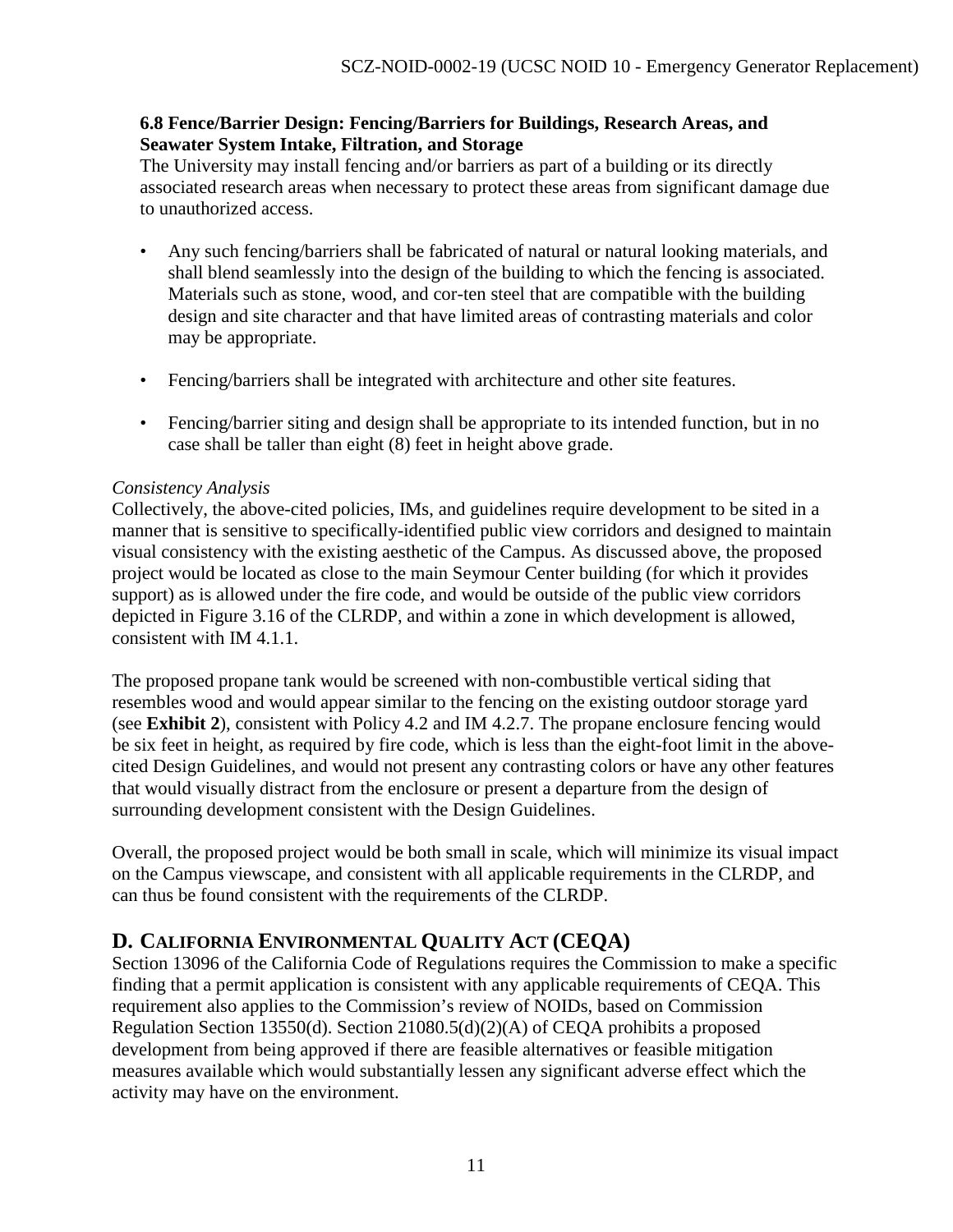The University, as the lead agency under CEQA, certified a Final EIR (FEIR) for the CLRDP in September 2004. In November 2006, the University certified an addendum to the FEIR to respond to changes in the CLRDP in the time since the original FEIR certification, including changes stemming from Coastal Commission review of the CLRDP prior to certification. Again acting as lead agency, UCSC determined on June 6, 2019 that the proposed project qualifies for a categorical exemption due to the fact that all components of the project either replace existing utilities (CEQA Guidelines Section 15302(c)) or involve the installation of small new equipment and facilities in small structures (CEQA Guidelines Section 15303).

The Coastal Commission's review and analysis of land use proposals has been certified by the Secretary of Natural Resources as being the functional equivalent of environmental review under CEQA. The Commission has reviewed the relevant coastal resource issues raised by the proposed project, and has determined that the proposed project will not have adverse impacts on coastal resources. All public comments received to date have been addressed in the findings above. All above findings are incorporated herein in their entirety by reference.

The Commission finds that the proposed project will avoid significant adverse effects on the environment, within the meaning of CEQA. As such, there are no additional feasible alternatives or feasible mitigation measures available which would substantially lessen any significant adverse environmental effects that approval of the proposed project would have on the environment within the meaning of CEQA. The proposed project will not result in any significant environmental effects for which feasible mitigation measures have not been employed consistent with CEQA Section 21080.5(d)(2)(A).